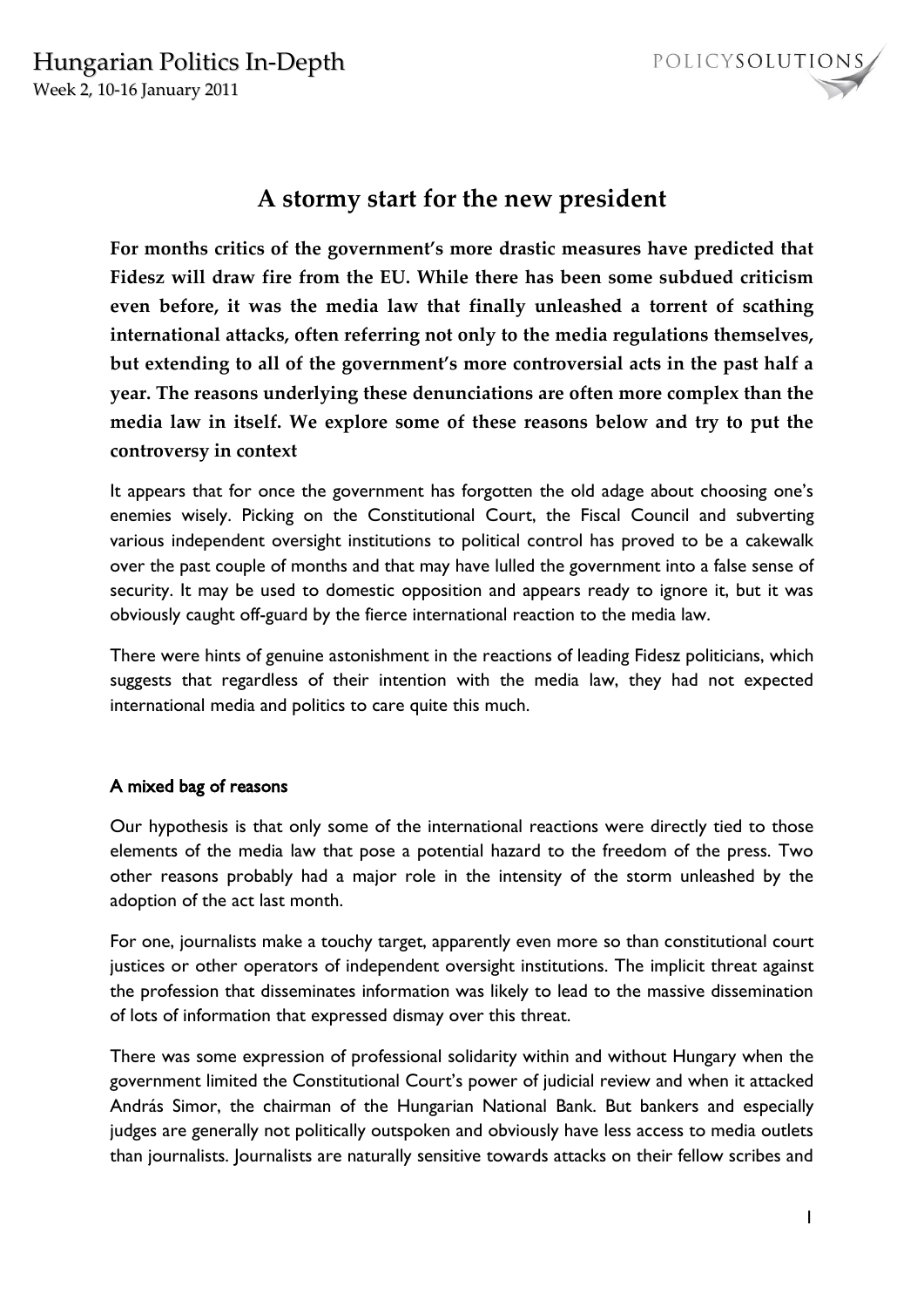



are also likely to have a keener understanding of the ways in which seemingly innocuous legal provisions can serve the purpose of curtailing the freedom of the press.

#### Pent up frustrations let loose

The other reason for the intense reactions to the media law may be that some of those watching Hungary with worry over the last couple of months have now decided that it is time to voice their concerns openly. Hungary taking over the rotating presidency of the European Union was also an opportune and at the same time pressing occasion.

With press reactions now focused more intensely on Hungary – unfortunately we don't make it into the international news very much aside from natural disasters – it was clear that raising concerns about the general trends in the country with respect to democratic institutions would elicit more interest than generally. Those who have held back because they felt the disconcerting trends did not reach a level that necessitated a response might have sensed that now that time has come, both because there is more interest in Hungary and because the media is one of the last and most crucial sources of outside control of the government.

### Fair warning

More importantly, however, the reaction was a warning, too, serving two distinct purposes. The outrage over the media law and its timing is in part certainly an effort of European leaders to let Orbán know that further embarrassing the EU at this time would be very unfortunate. Implementing measures with dubious effects on the rule of law may pass under the radar normally, but when it is done in a country that happens to hold the rotating presidency of the EU, they are not only likely to become the subject of more attention but also jeopardise the Union's international standing and make it considerably more difficult to conduct pertinent business.

Moreover, the Union desperately seeks to avoid confrontation over a member's domestic politics because it would provide ammunition to resurgent euro-sceptic populists who would label any such acts as overreach and would argue that it illustrates the EU's desire to take complete control of member states. Avoiding a showdown with a potential backlash like that would definitely be the preferred route for Brussels.

Thus, if Fidesz could be convinced to be at least temporarily satisfied with the spoils it has amassed until now, and if it can desist from further moves that arouse controversy, then that could save everyone considerable embarrassment. If these criticisms achieve that objective, then everyone will be better off in the coming months, including Orbán, who won't see the historic opportunity of the presidency squandered because of protracted battles with his European counterparts and the international press. But of course it will be best for the